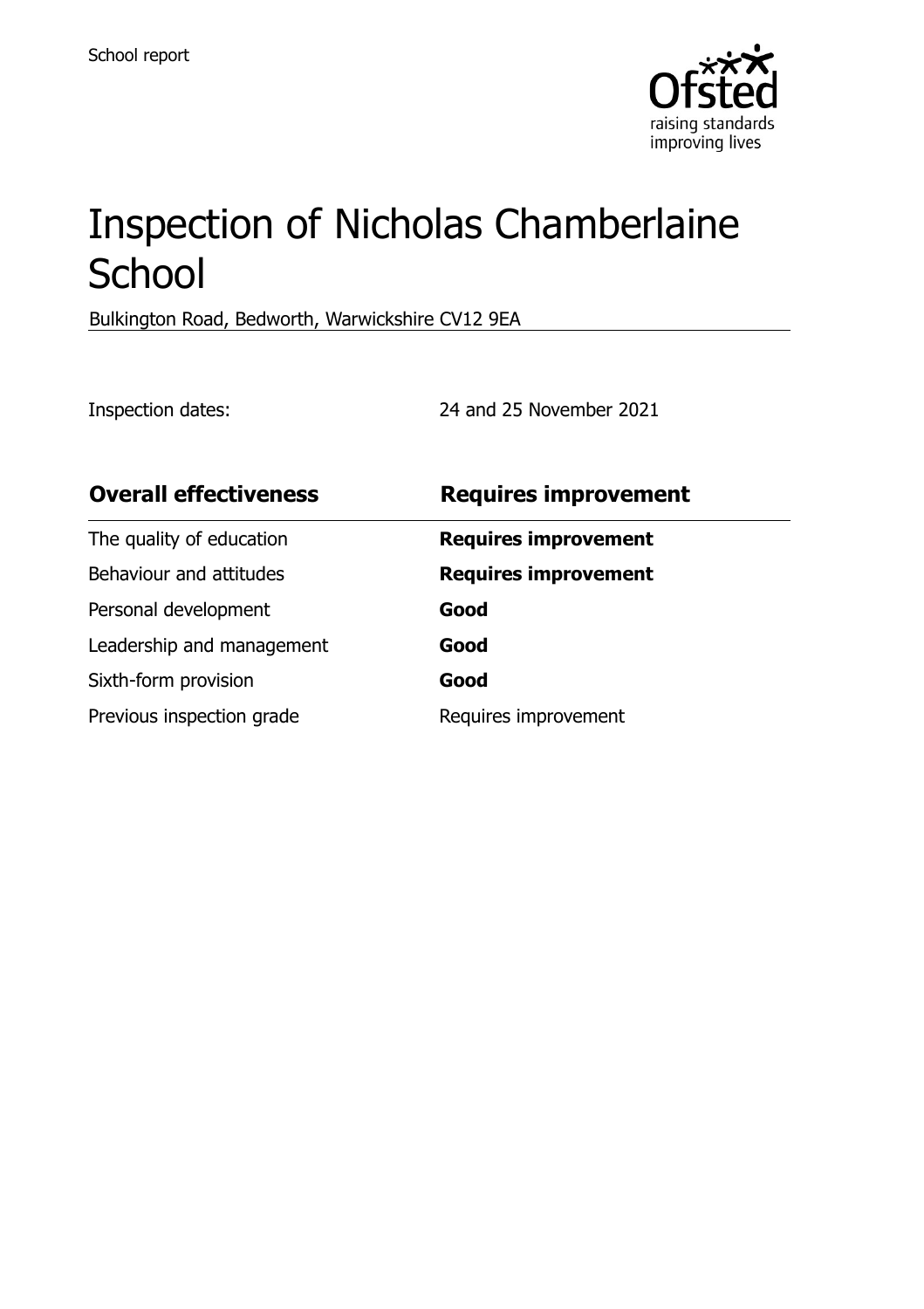

### **What is it like to attend this school?**

Pupils are happy at Nicholas Chamberlaine. Adults take the time to get to know pupils and their families really well. Pupils appreciate this and have strong relationships with their teachers. This helps them to feel safe. If bullying happens, pupils know whom to speak to. They are confident that adults will sort it out quickly.

Leaders have created an inclusive culture. Diversity and difference are celebrated. For example, the school's houses were recently renamed after positive historical figures, such as Harriet Tubman. Pupils played an active role in this change.

Pupils enjoy learning lots of different subjects. Most achieve well. However, some teachers do not have high enough expectations of pupils' behaviour. This means that occasionally, poor behaviour is unchallenged and is allowed to slow down learning. In addition, some pupils with special educational needs and/or disabilities (SEND) do not get the support they need to do well.

There is an impressive range of opportunities for pupils to develop their interests. These include competitive basketball, dance groups, computing clubs and many more. In addition, leaders make sure that all pupils get to take part in a wide range of activities. In Years 7 to 9, for instance, all pupils learn a musical instrument.

#### **What does the school do well and what does it need to do better?**

Leaders are ambitious for pupils and the community they serve. They have designed a curriculum that aims to prepare all pupils for future success. Leaders, for instance, have recently taken action to ensure that all pupils study a broad range of subjects from Year 7 to Year 9. In addition, leaders make sure, as part of the school's 'Griffin Promise', that subject plans include a rich set of opportunities. These include visits to museums and art galleries. These opportunities support pupils' cultural and social development well.

Curriculum plans in some subjects set out clearly the essential knowledge that pupils need to know and remember. In French and mathematics, for instance, teachers understand the exact content they need to teach, and when to teach it. Where this happens, pupils achieve well. However, this information is not set out precisely enough in all subjects. Because of this, some teachers are unclear about precisely what to teach and when. When this happens, pupils struggle to remember what they have been taught.

Teachers, including those in the sixth form, have good subject knowledge. They explain things clearly. In the sixth form, relationships between students and their teachers are strong. This supports learning well. When students, for example, are unsure of something in lessons, they feel confident to ask their teachers for help. Teachers then provide quick and effective support. This stops students from falling behind. However, some pupils in Years 7 to 11 do not get the help they need in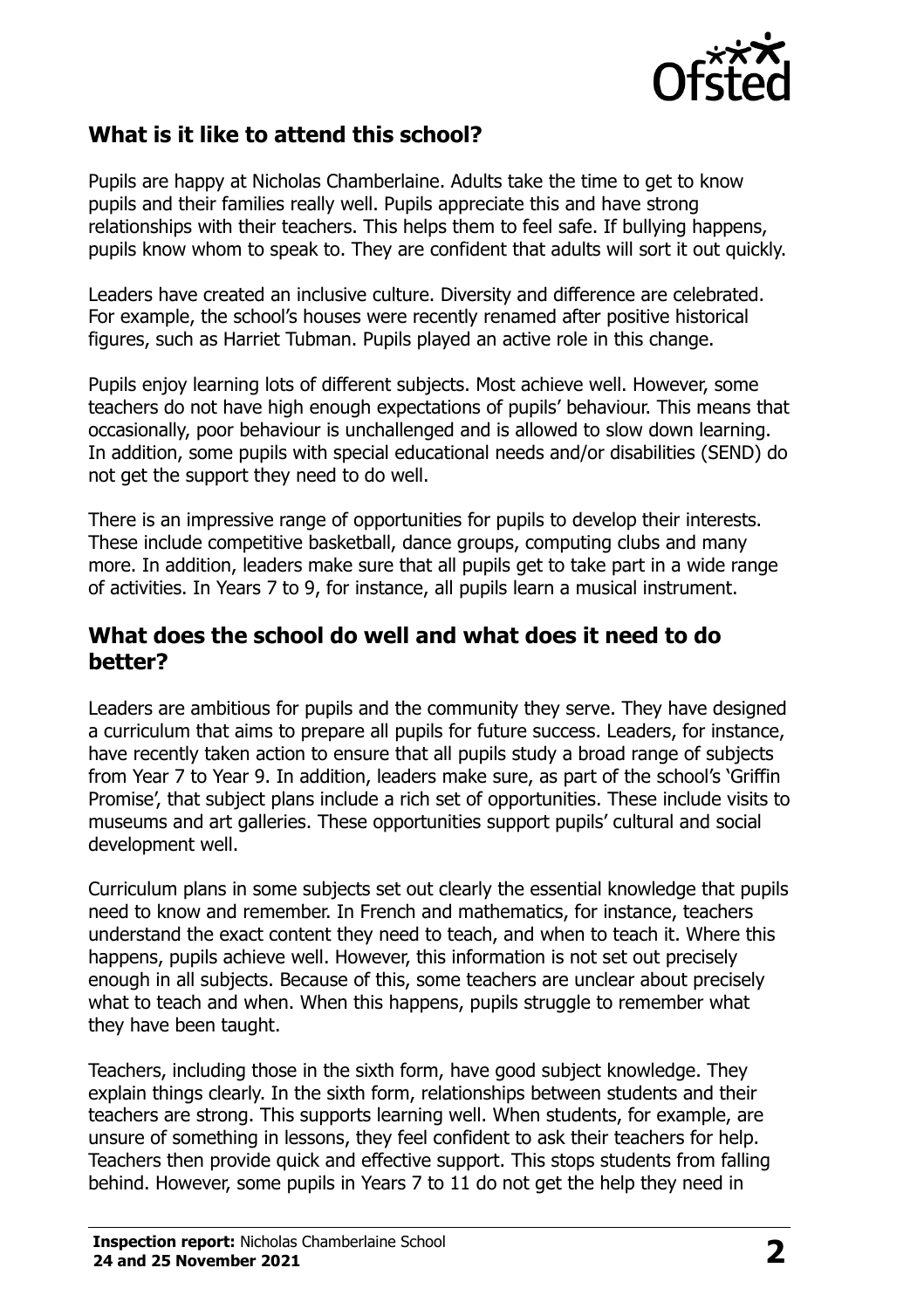

lessons quickly enough. This is because some teachers do not spot when pupils are stuck.

Leaders have carefully considered how the COVID-19 pandemic has affected pupils. When pupils returned to school, subject leaders made sensible changes to the order of their plans. In addition, leaders extended the school day. These changes are allowing pupils to catch up on the content they missed due to the pandemic. Pupils preparing for examinations told inspectors how much they valued this additional help.

Leaders have appropriate checks in place for identifying pupils who are at the early stages of reading. They ensure that these pupils get the help they need from skilled adults. This supports these pupils to become more confident and fluent readers.

Leaders ensure that teachers have the information they need to support pupils with SEND. This information includes helpful and appropriate strategies on how to best support pupils. Some teachers use this information well, but others do not. This means that while some pupils with SEND, particularly those with an education, health and care plan, achieve well, other pupils with SEND do not do as well as they should.

Most teachers apply the school's behaviour policy well. They have high expectations of pupils' behaviour and conduct. Pupils respond well to these high expectations. When routines are clear, pupils make sure that they follow them. However, some teachers' expectations of pupils' behaviour and conduct are too low. Occasionally, poor behaviour in lessons goes unchallenged. This slows learning.

Sixth-form students are positive role models for younger pupils. They are highly motivated to do well and take responsibility for their learning. Leaders ensure that students are well prepared for the next stages of their education. Recently, for example, pupils attended lectures at a university to find out about a range of different careers.

### **Safeguarding**

The arrangements for safeguarding are effective.

There is a strong culture of safeguarding. Leaders work closely with families and external agencies to make sure that all staff know and understand the 'lived experiences' of pupils. Staff know pupils well. This means that staff are alert to the signs that a pupil may need help. They pass on concerns quickly.

Leaders are very aware of the potential risks to pupils. They ensure that pupils get the information they need to help them keep safe. For example, as part of the computing curriculum, pupils learn how to keep themselves safe online.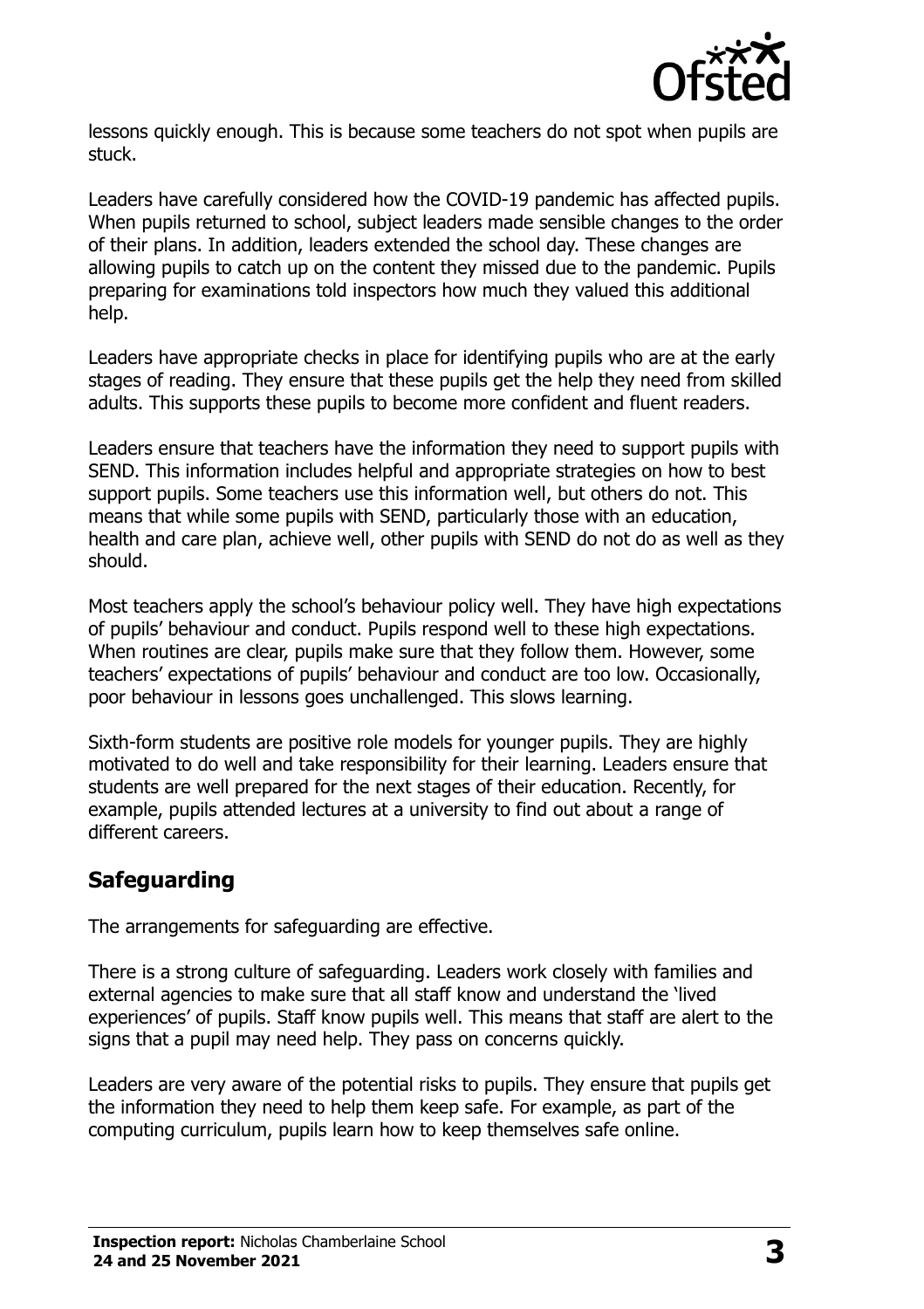

## **What does the school need to do to improve?**

#### **(Information for the school and appropriate authority)**

- Curriculum plans in some subjects do not set out the essential knowledge that leaders expect pupils to know and remember. This is a barrier to pupils knowing more and remembering more. Leaders should develop curriculum plans to clearly set out the knowledge, vocabulary and skills that pupils are expected to learn in each subject.
- Some teachers do not check pupils' knowledge in lessons well enough. This means that teachers do not always know when pupils are stuck or need additional help. Leaders should ensure that teachers know how to check learning effectively in their subjects, so that teachers are able to give all pupils the help they need.
- The needs of some pupils with SEND are not fully met. This means that some pupils with SEND do not achieve as well as they could. Leaders should ensure that all teachers know how to successfully implement the strategies set out in pupils' individual support plans.
- Some staff do not have high enough expectations of pupils' behaviour and conduct. This means that poor behaviour is not consistently challenged. Leaders should ensure that their expectations of pupils' behaviour and conduct are commonly understood and consistently applied by all staff.

#### **How can I feed back my views?**

You can use [Ofsted Parent View](http://parentview.ofsted.gov.uk/) to give Ofsted your opinion on your child's school, or to find out what other parents and carers think. We use information from Ofsted Parent View when deciding which schools to inspect, when to inspect them and as part of their inspection.

The Department for Education has further quidance on how to complain about a school.

If you are the school and you are not happy with the inspection or the report, you can [complain to Ofsted.](http://www.gov.uk/complain-ofsted-report)

### **Further information**

You can search for [published performance information](http://www.compare-school-performance.service.gov.uk/) about the school.

In the report, '[disadvantaged pupils](http://www.gov.uk/guidance/pupil-premium-information-for-schools-and-alternative-provision-settings)' refers to those pupils who attract government pupil premium funding: pupils claiming free school meals at any point in the last six years and pupils in care or who left care through adoption or another formal route.

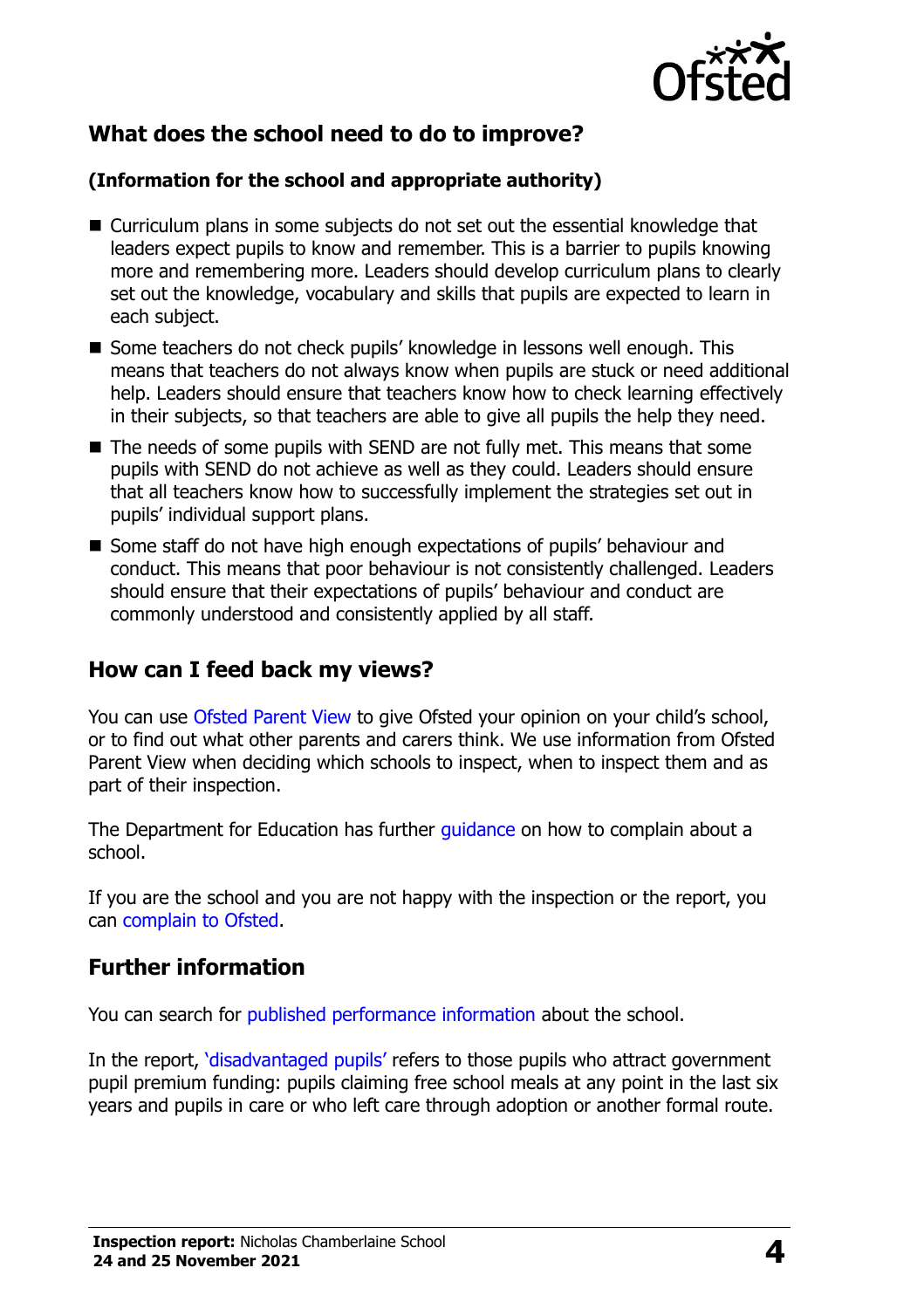

#### **School details**

| Unique reference number                            | 139936                                                                |
|----------------------------------------------------|-----------------------------------------------------------------------|
| <b>Local authority</b>                             | Warwickshire                                                          |
| <b>Inspection number</b>                           | 10201064                                                              |
| <b>Type of school</b>                              | Secondary                                                             |
| <b>School category</b>                             | Academy sponsor-led                                                   |
| Age range of pupils                                | 11 to 18                                                              |
| <b>Gender of pupils</b>                            | Mixed                                                                 |
| <b>Gender of pupils in sixth-form</b><br>provision | Mixed                                                                 |
| Number of pupils on the school roll                | 1,209                                                                 |
| Of which, number on roll in the<br>sixth form      | 112                                                                   |
| <b>Appropriate authority</b>                       | Board of trustees                                                     |
| <b>Chair of trust</b>                              | Trevor Edinborough                                                    |
| <b>Headteacher</b>                                 | Alison Ramsay                                                         |
| Website                                            | www.nicholaschamberlaine-gst.org                                      |
| Date of previous inspection                        | 13 and 14 November 2019, under<br>section 5 of the Education Act 2005 |

### **Information about this school**

- The school uses two registered alternative providers.
- The school meets the requirements of the Baker Clause, which requires schools to provide pupils in Years 8 to 13 with information about approved technical education qualifications and apprenticeships.

# **Information about this inspection**

The inspectors carried out this inspection under section 5 of the Education Act 2005.

This was the first routine inspection the school had received since the COVID-19 pandemic began. Inspectors discussed the impact of the pandemic with school leaders, and have taken that into account in their evaluation.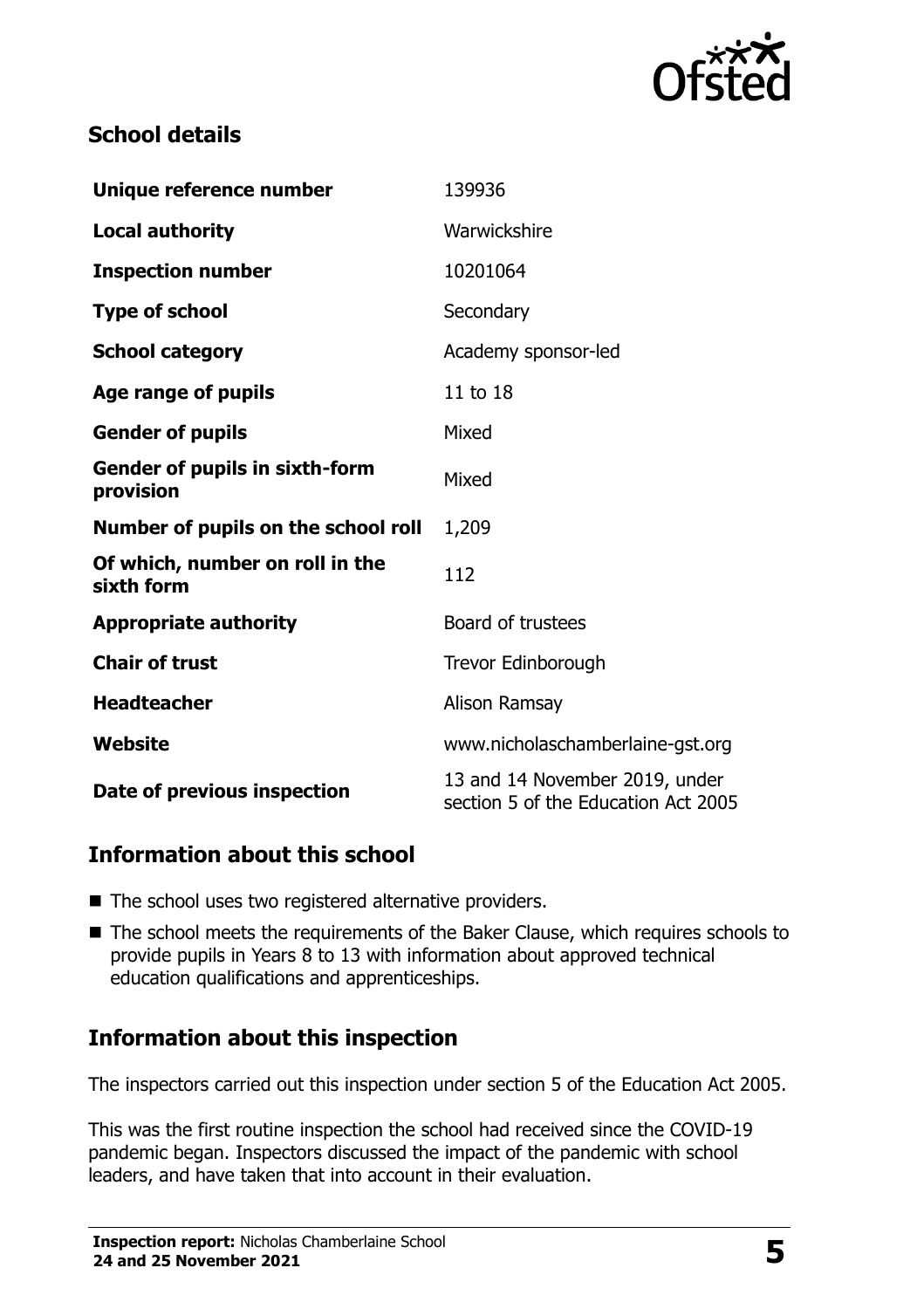

- Inspectors met with the headteacher, deputy headteacher and other senior leaders. They met with representatives of governance, including a member of the board of trustees and the chair of the local governing body. The chair of the local governing body is also the chief executive officer of the trust.
- Inspectors did deep dives in mathematics, science, geography, French, art and music. For each deep dive, inspectors met with subject leaders and teachers, visited a sample of lessons, reviewed pupils' work and spoke with some pupils about their learning.
- Inspectors scrutinised a range of documents. These included: school policies, safeguarding records, curriculum plans, information about pupils' attendance, and behaviour records.
- Through discussions with leaders, pupils and staff, inspectors considered how effectively pupils are safeguarded. An inspector also looked at documents related to safeguarding, including the school's single central record of checks on staff.
- Inspectors observed pupils' behaviour in a range of different classes and at different times of the day. They talked to pupils informally about bullying, behaviour and extra-curricular opportunities.
- Inspectors considered responses to the online questionnaire, Ofsted Parent View. This included free-text comments. Inspectors also looked at responses to Ofsted's online staff survey and responses to Ofsted's pupil survey.

#### **Inspection team**

| Christopher Stevens, lead inspector | Her Majesty's Inspector |
|-------------------------------------|-------------------------|
| Tim Hill                            | Her Majesty's Inspector |
| <b>Helen Reeves</b>                 | Ofsted Inspector        |
| Dan Robinson                        | Ofsted Inspector        |
| Sukhbir Farar                       | Ofsted Inspector        |
| <b>Graeme Rudland</b>               | Ofsted Inspector        |